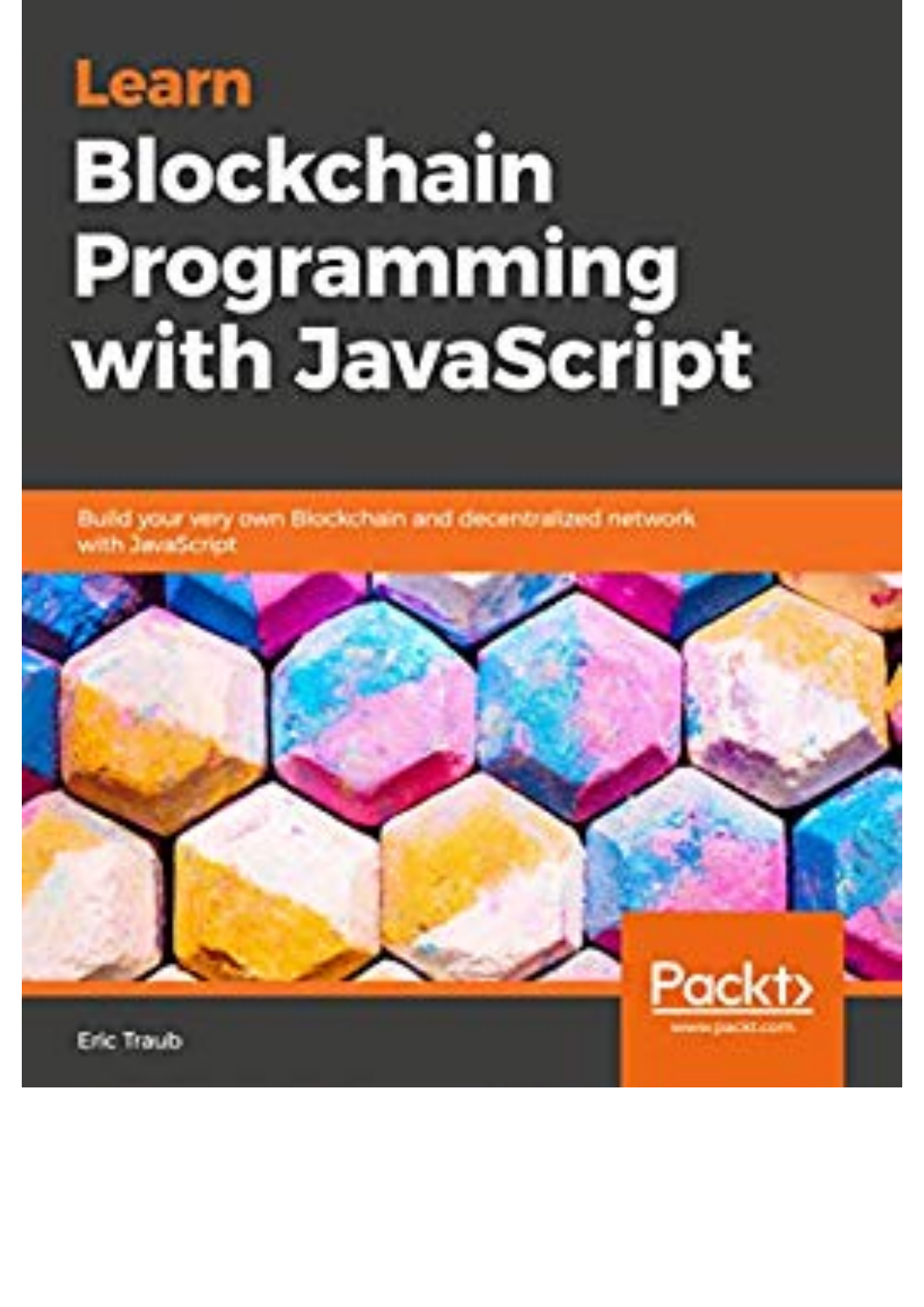*Eric Traub*

**Learn Blockchain Programming with JavaScript: Build your very own Blockchain and decentralized network with JavaScript**

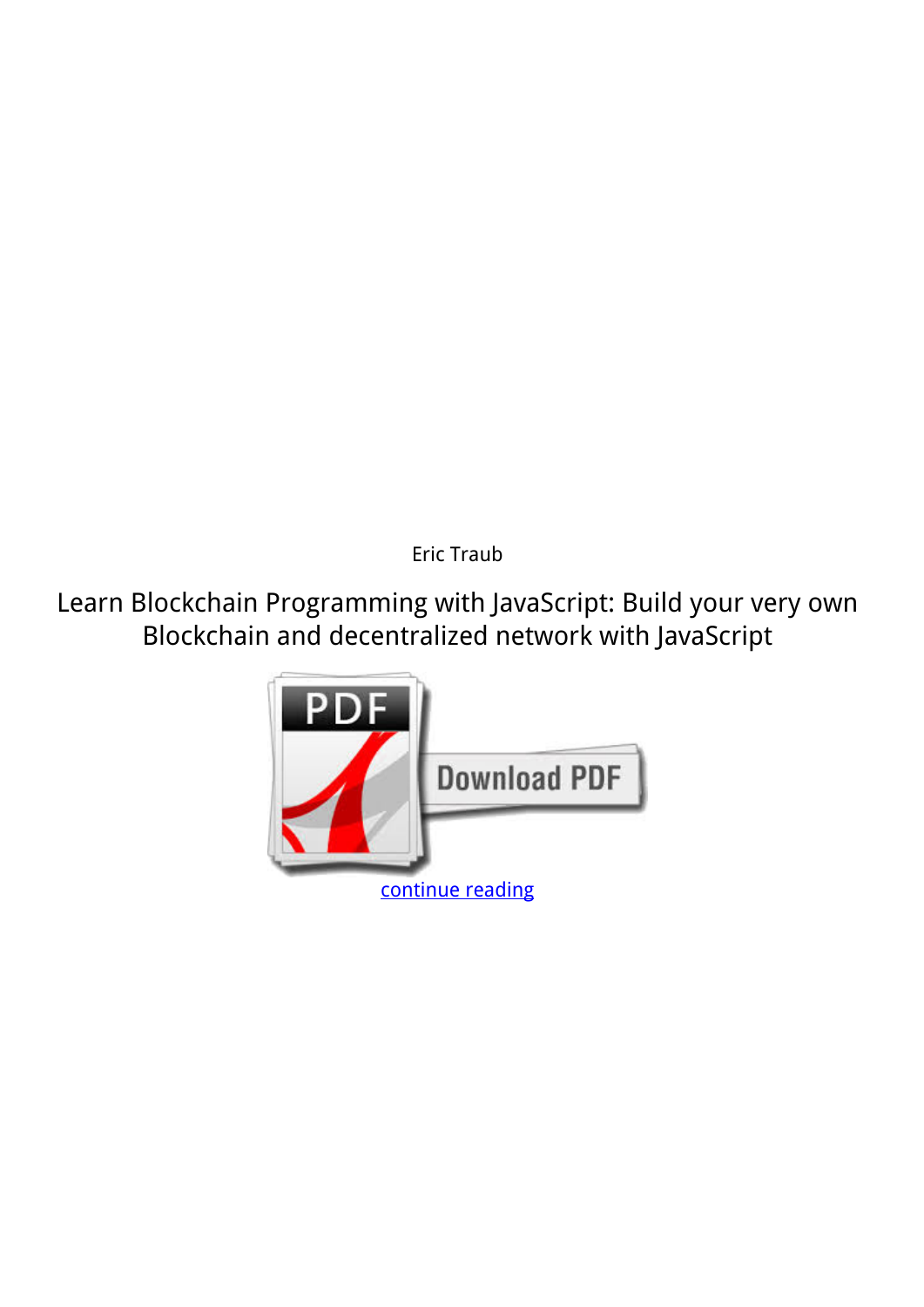Explore the essentials of blockchain technology with JavaScript to build up highly secure bitcoinlike applicationsKey FeaturesDevelop bitcoin and blockchain-based cryptocurrencies using JavaScriptCreate secure and high-performant blockchain networksBuild custom APIs and decentralized networks to web host blockchain applicationsBook DescriptionLearn Blockchain Development with JavaScript begins by giving you a very clear understanding of what a blockchain is. You'll then create a host to build your very own blockchain and figure out how to add various functionalities to it. With the addition of functionalities to mine fresh blocks, creating transactions, and securing your blockchain, you' He transformed his career from teaching to software program engineering because of the pleasure it brings to him and the interest that he has for it.As you make your way through the chapters, you' He offers extensive encounter working as a instructor and instructing people in a number of different subjects. You'What you would learnGain an in-depth knowledge of blockchain and the surroundings setupCreate your own decentralized blockchain network from scratchBuild and check various endpoints necessary to create a decentralized networkLearn about proof work and the hashing algorithm to secure dataMine new blocks, create transactions and shop them in blocksExplore consensus algorithm and utilize it to verify network nodes for synchronized data Who This Book Is ForLearn Blockchain Development with JavaScript is for JavaScript developers who wish to find out about blockchain development or build their own blockchain using JavaScript frameworks. In the concluding chapters, you'll build your have blockchain prototype in code and gain an intensive understanding of how blockchain technology actually works and why could it be so secure and valuable.By the end of this book, you should have understood how decentralized blockchain networks function and why decentralization is this important feature for securing blockchain.ll also find out about the consensus algorithm and utilize it to verify data and keep network nodes synchronized. He is now lucky enough to have the chance to combine both these passions software engineering and teaching!ll learn to build an APIserver to interact with your blockchain and understand how to web host this server about a decentralized network.ll gain an in-depth understanding of how a blockchain functions.About the AuthorEric Traub currently works as a software engineer in New York City.